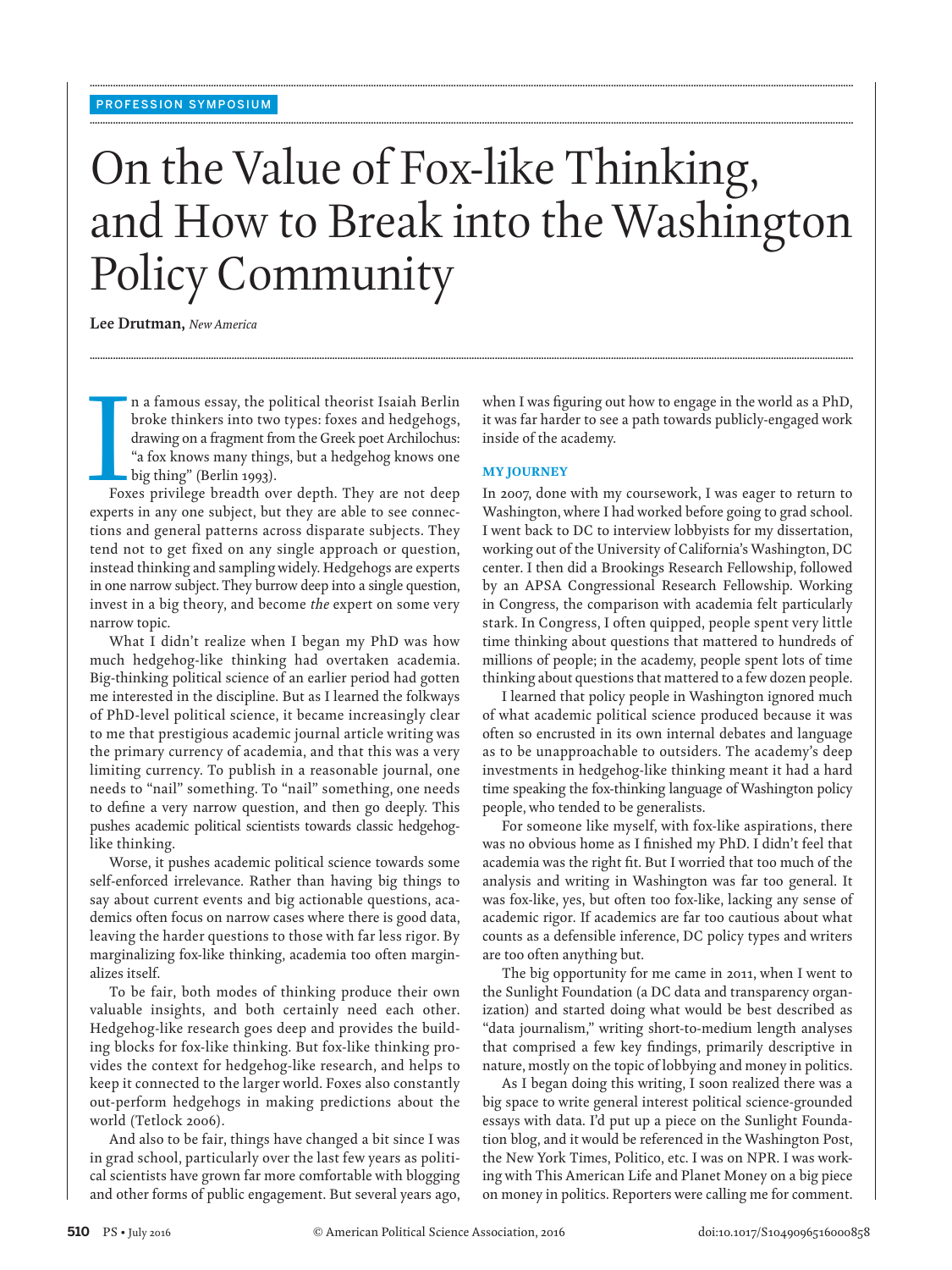This was fun! The Sunlight Foundation was also generous enough to give me time to turn my dissertation on the growth of corporate lobbying into a book, *The Business of America is Lobbying* , which Oxford University Press published in 2015.

 In writing my essays with data, I had no quasi-experimental designs, no regression discontinuities or natural experiments, nothing innovative or "clever." There was not much I could publish in an academic journal. But that was just fine with me. I felt as though I was making important descriptive observations, posing worthwhile questions (even if I didn't "nail"

and sometimes creating them where they are possible. But skills matter, and in my experience, six skills have come in particularly handy, only one of which PhD students typically acquire in their coursework.

# **Data Analysis**

 The one skill PhD programs do a good job of teaching is data analysis. A little comfort with data analysis can take you a long way in Washington, where data is often as revered as it is poorly understood.

 *The big opportunity for me came in 2011, when I went to the Sunlight Foundation (a DC data and transparency organization) and started doing what would be best described as "data journalism," writing short-to-medium length analyses that comprised a few key fi ndings, primarily descriptive in nature, mostly on the topic of lobbying and money in politics.* 

**........................................................................................................................................................................................................................................................................................................**

**........................................................................................................................................................................................................................................................................................................**

anything). I didn't have to spend two years navigating "peer review" only to see it finally published and therefore locked into obscurity behind a paywall. I just put what I wrote online, and if folks found my writing interesting and compelling, they'd share it, and discuss it. If not, they'd pass over it. I could participate in a policy debate in real time.

 In October 2014, I took a position as senior fellow in the political reform program at New America, a DC think tank. I now write my short, wide-ranging essays for *Vox (* on a blog called *Polyarchy)* , increasingly branching out beyond my initial expertise in lobbying and money-in-politics (becoming more of the fox I always wanted to be). I'm also getting started on a new book project that will attempt to answer the following question: if our political system were working as well as we can reasonably expect, what would that look like? It's the kind of normative, big-picture book I would never start if I were worried about tenure.

 After some initial struggles, I've found this career path incredibly rewarding. But it's also clear to me that I would have never had these particular opportunities had I not done my PhD in political science. For one, getting a PhD greatly sharpened my analytical mind, teaching me how to think like a social scientist. For another, I learned not only the data skills that have been so valuable, but more deeply, I gained a love and appreciation for the power and potential of data that I didn't have before.

# **THE ADVICE PART**

 My experience has largely been in the DC policy world, and in particular, at the intersection of think tanks, advocacy, and journalism, so my advice is largely influenced by the world I now know. But with that caveat, here's my basic advice for those who want to break into the DC policy world from academia.

The first thing to know is that, unlike the academic job market, there is nothing resembling a standard pathway. One has to improvise a little, finding opportunities where they lie,

 But even here, the kind of data analysis that is valued in Washington tends to be different than what academics value. Very few folks in Washington care all that much about casual identification strategies. They care mostly about counts and trends, and basic correlations. Anything beyond that loses far more people than it impresses. Clarity is prized over cleverness.

 Still, the ability to manipulate data and analyze it smartly carries a ton of weight, even if most of that analysis is primarily descriptive. Additionally, the ability to explain why others' conclusions might be spurious is also prized. There is much bad data analysis in Washington policy reports and journalism, and sometimes there is real value in explaining the many methodological flaws that sadly proliferate.

## **Data Visualization**

 Everybody likes charts and graphs. Often, when people read reports or articles, they look at the charts and graphs first. This makes sense, since we are visual creatures. By most estimates, roughly half of our brain's neural pathways are devoted to vision.

 Yet, the typical PhD program devotes little to no time to teaching data visualization. While the basic data output on most statistical software packages are certainly adequate, some attention to design principles can go a long way to effectively conveying information. Taking the time to learn a design package, like ggplot in R, and picking up some basic fluency in Adobe Illustrator, is a relatively easy way to improve one's design output.

### **Clear and Concise Writing**

 In graduate school, a friendly professor once warned me that I wrote too well: nobody in academia would take me seriously. Following George Orwell's timeless advice (2010), I've always tried to avoid unnecessary jargon and cliches, and keep my sentences simple. I had been a journalist before coming to graduate school (my first job out of undergrad was a staff writer at the *Philadelphia Inquirer)* , so I valued snappy writing.